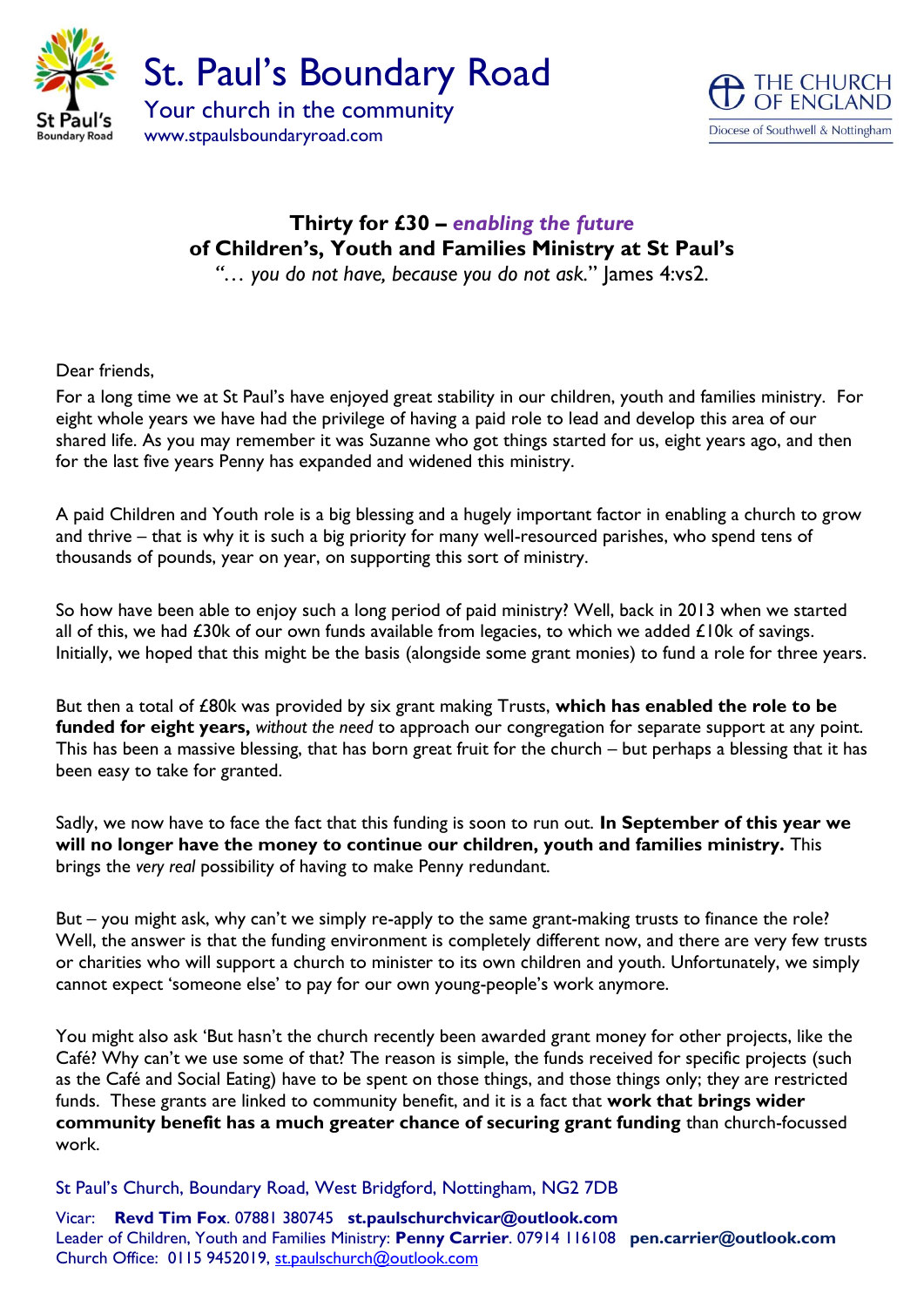This is why, over the last year or so, Penny has been actively shaping her role to mix resourcing our internal provision with 'outreach' and community work focused on local schools. However, one month ago, we learned that an important grant application that would have continued the role (and placed far greater focus on such outreach work) had been declined. This was by far the 'best bet' we had identified for finding significant external funding, and sadly it was not successful.

#### **What are we going to do?**

We believe that supporting our children, young people and families with a dedicated, paid role is a huge priority for St Paul's. If we want to thrive and grow, and bring new families into this church community, we simply need to make this ministry a priority. We are not going to give up trying to find the money to continue this work! And we need your help!

### We want to raise an **annual commitment** to *meet half the cost of the role ourselves***. That's £10,000.**

#### *That may seem like a huge amount of money, but if just 30 people commit to giving £30 per month, on an ongoing basis, then we will raise that amount every year.*

Of course we will also apply for whatever small grants we can – including from our own diocese (we have started that process). However, on their own, small grants are not sufficient to support a role. That is why we now need to ask our church community to financially support this ministry.

As it happens, it was our original plan (when we submitted our first grant application all those years ago) to be in the position where we could eventually fund the CYFM role ourselves. In practice we never got to a position where our regular congregational giving was sufficient to do this. We now need to take a big step towards that original plan, and start to take responsibility for our own children, youth and families ministry at St Paul's.

#### **What currently happens at St Paul's that** *will stop* **if we can't fund the role?**

- Our Sunday provision for young people of all ages, *(… and six of our youngsters are being confirmed at Easter.)*
- Some preparation, content, and input to All-age services.
- Fortnightly Saturday night 'Infinity' sessions for teenagers.
- Football church each month and the seasonal "camps."
- Penny's contribution to Messy Church and our Wednesday Toddlers.
- Regular "in-school assemblies" at two of our primary schools.
- There would not have been a time capsule project, or labyrinth stones, or bottle poppies ...
- The building of ongoing relationships that lead to
	- o all of Jesse Gray visiting St Paul's to learn about Easter;
	- o (that's over 400 children, two classes at a time).
- The fledgling *Milk Shake club* for teens on the way home from school will fail.

Every one of these is a way of sharing our faith and building relationships, and they are all in danger of stopping. If we cannot raise significant funds, **they** *will* **stop.** And yet, we are aware that many members of the congregation may not be aware that this is a risk, and that their help is needed to continue this work. But that's not all - we are also aware of the words in the bible that say…

*"… you do not have, because you do not ask.*"

(James 4 verse 2).